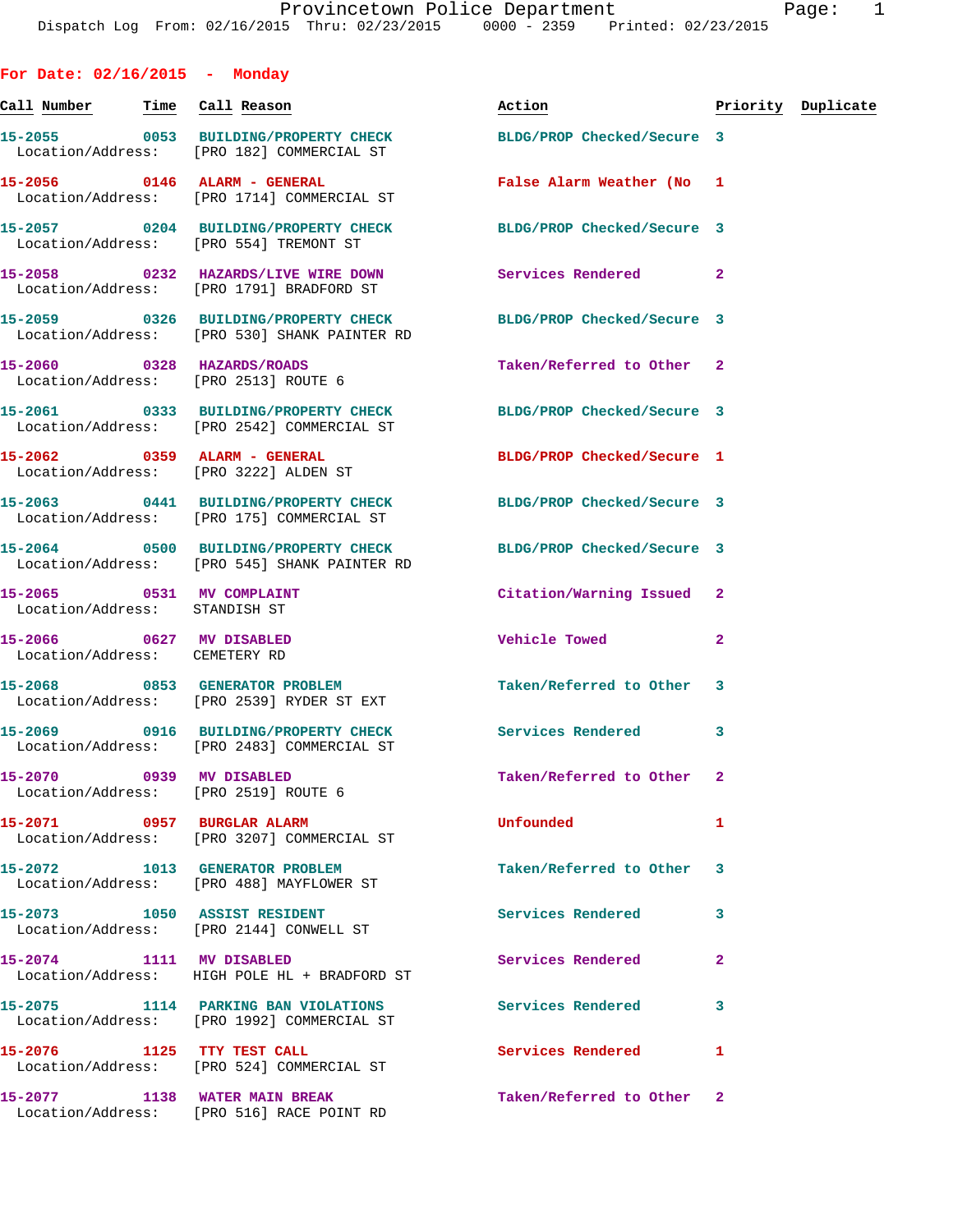|                                                              | Dispatch Log From: 02/16/2015 Thru: 02/23/2015 0000 - 2359 Printed: 02/23/2015                                      | Provincetown Police Department |              | Page: 2 |  |
|--------------------------------------------------------------|---------------------------------------------------------------------------------------------------------------------|--------------------------------|--------------|---------|--|
|                                                              | 15-2078 1141 TRANSPORT/DOG ASSIST <b>Transported to Hospital</b> 1<br>Location/Address: [PRO 440] HARRY KEMP WAY    |                                |              | 1       |  |
|                                                              | 15-2080 1215 BURGLAR ALARM 1 False Alarm 1<br>Location/Address: [PRO 2989] COMMERCIAL ST                            |                                |              |         |  |
|                                                              | 15-2081 1423 WATER SERVICE<br>  Location/Address: [PRO 1373] CUDWORTH ST                                            | Taken/Referred to Other 3      |              |         |  |
| 15-2082 1435 MINOR MVA                                       | Location/Address: [PRO 1989] COMMERCIAL ST                                                                          | Services Rendered 1            |              |         |  |
| Location/Address: [PRO 571] ALDEN ST                         | 15-2083 1556 BUILDING/PROPERTY CHECK BLDG/PROP Checked/Secure 3                                                     |                                |              |         |  |
|                                                              | 15-2084 1605 ASSIST AGENCY / MUTUAL AID/WAT Taken/Referred to Other 3<br>Location/Address: [PRO 1873] COMMERCIAL ST |                                |              |         |  |
|                                                              | 15-2085    1651    ALARM - BURG<br>Location/Address: [PRO 2056] KIMBERLY LN                                         | Services Rendered 1            |              |         |  |
| 15-2086 1753 COMPLAINT<br>Location/Address: BRADFORD ST      |                                                                                                                     | Services Rendered 3            |              |         |  |
| 15-2087 1806 MV STOP<br>Location/Address: [PRO 2513] ROUTE 6 |                                                                                                                     | VERBAL WARNING 3               |              |         |  |
|                                                              | 15-2088 1920 ASSIST AGENCY / MUTUAL AID Taken/Referred to Other 3<br>Location/Address: [PRO 1711] BRADFORD ST       |                                |              |         |  |
|                                                              | 15-2089 2116 ASSIST AGENCY / MUTUAL AID/WAT Taken/Referred to Other 3<br>Location/Address: [PRO 1373] CUDWORTH ST   |                                |              |         |  |
|                                                              | 15-2090 2254 LOBBY TRAFFIC<br>Location/Address: [PRO 542] SHANK PAINTER RD                                          | Services Rendered 3            |              | 20      |  |
|                                                              | 15-2091 2320 MEDICAL EMERGENCY<br>Location/Address: [PRO 2610] BRADFORD ST                                          | Transported to Hospital 1      |              |         |  |
| Location/Address: [PRO 2539] RYDER ST                        | 15-2093 2348 BUILDING/PROPERTY CHECK BLDG/PROP Checked/Secure 3                                                     |                                |              |         |  |
| For Date: $02/17/2015$ - Tuesday                             |                                                                                                                     |                                |              |         |  |
|                                                              | 15-2094 0018 PARK, WALK & TALK<br>Location/Address: [PRO 105] COMMERCIAL ST                                         | Services Rendered              | $\mathbf{2}$ |         |  |
| 15-2096 0109 PIPES BURST                                     | Location/Address: [PRO 1477] FRANKLIN ST                                                                            | Taken/Referred to Other 2      |              |         |  |
|                                                              | 15-2097 0130 BUILDING/PROPERTY CHECK<br>Location/Address: [PRO 146] COMMERCIAL ST                                   | BLDG/PROP Checked/Secure 3     |              |         |  |
|                                                              | 15-2099 0507 BUILDING/PROPERTY CHECK BLDG/PROP Checked/Secure 3<br>Location/Address: [PRO 3471] BRADFORD ST EXT     |                                |              |         |  |
| Location/Address: STANDISH ST                                | 15-2098 0510 ASSIST CITIZEN/WELL BEING CHEC Services Rendered 3                                                     |                                |              |         |  |
|                                                              | 15-2100 0541 ALARM - GENERAL<br>Location/Address: [PRO 3589] COMMERCIAL ST                                          | Services Rendered 1            |              | 1       |  |
|                                                              | 15-2101 0755 COURT RUN<br>Location/Address: [PRO 542] SHANK PAINTER RD                                              | <b>Services Rendered</b>       | 3            |         |  |
|                                                              | 15-2102 0759 BUILDING/PROPERTY CHECK<br>Location/Address: [PRO 3259] MACMILLAN WHARF                                | BLDG/PROP Checked/Secure 3     |              |         |  |
|                                                              | 15-2103 0759 BUILDING/PROPERTY CHECK<br>Location/Address: [PRO 2977] COMMERCIAL ST                                  | Services Rendered 3            |              |         |  |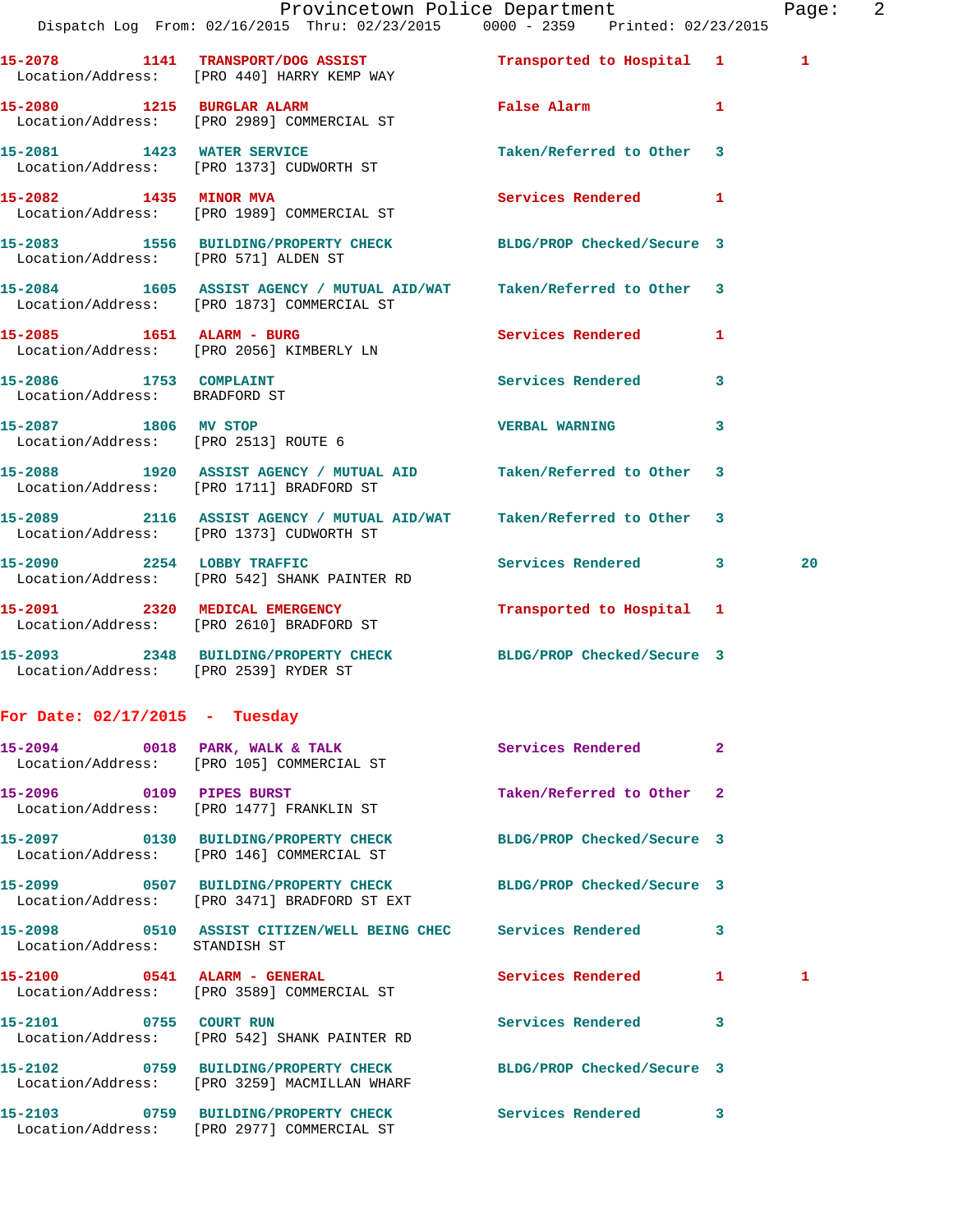**15-2104 0821 MV OBSERVANCE / ASSIGNMENT Services Rendered 3**  Location/Address: [PRO 106] COMMERCIAL ST **15-2105 0834 ILLEGAL PKG/SNOW BAN Services Rendered 2 16**  Location/Address: [PRO 2568] COMMERCIAL ST **15-2106 0918 PARK, WALK & TALK Services Rendered 2**  Location/Address: [PRO 105] COMMERCIAL ST 15-2107 **0943 PARK, WALK & TALK Services Rendered** 2 Location/Address: [PRO 516] RACE POINT RD **15-2108 1036 DOCTOR-ORDERED TRANSPORT Transported to Hospital 1**  Location/Address: [PRO 440] HARRY KEMP WAY 15-2109 1046 PARKED MV COMPLAINT **Services Rendered** 2 Location/Address: [PRO 1373] CUDWORTH ST **15-2111 1117 UNKNOWN MEDICAL/TRANSPORT Transported to Hospital 1**  Location/Address: [PRO 395] COMMERCIAL ST **15-2113 1225 TRAFFIC CONTROL Services Rendered 3**  Location/Address: [PRO 1013] NELSON AVE **15-2114 1249 VERBAL/1-WAY & REGISTRATION VERBAL WARNING 3**  Location/Address: [PRO 3771] COMMERCIAL ST **15-2115 1414 BUILDING/PROPERTY CHECK BLDG/PROP Checked/Secure 3**  Location/Address: [PRO 2540] RACE POINT RD **15-2117 1445 ASSIST CITIZEN/COUNT MONEY Services Rendered 3**  Location/Address: HARRY KEMP WAY **15-2118 1503 MV ACCIDENT Services Rendered 1**  Location/Address: FRANKLIN ST + BRADFORD ST **15-2119 1640 MEDICAL EMERGENCY/D.O.T. Transported to Hospital 1**  Location/Address: [PRO 440] HARRY KEMP WAY **15-2121 1718 911 GENERAL Services Rendered 1**  Location/Address: [PRO 1402] NELSON AVE **15-2123 1850 MV STOP VERBAL WARNING 3**  Location/Address: [PRO 396] COMMERCIAL ST **15-2125 2046 BUILDING/PROPERTY CHECK BLDG/PROP Checked/Secure 3**  Location/Address: [PRO 444] HIGH POLE HILL **15-2124 2048 HAZARDS Taken/Referred to Other 2**  Location/Address: [PRO 542] SHANK PAINTER RD **15-2126 2048 MV OBSERVANCE / ASSIGNMENT No Action Required 3**  Location/Address: HIGH POLE HILL **15-2127 2114 BUILDING/PROPERTY CHECK BLDG/PROP Checked/Secure 3**  Location/Address: [PRO 175] COMMERCIAL ST **15-2128 2125 BUILDING/PROPERTY CHECK BLDG/PROP Checked/Secure 3**  Location/Address: [PRO 530] SHANK PAINTER RD **15-2129 2133 MV OBSERVANCE / ASSIGNMENT No Action Required 3**  Location/Address: SHANK PAINTER RD **15-2130 2154 BUILDING/PROPERTY CHECK BLDG/PROP Checked/Secure 3**  Location/Address: [PRO 182] COMMERCIAL ST **15-2131 2212 HAZARDS Services Rendered 2**  Location/Address: [PRO 1932] CARVER ST

**15-2132 2302 LOBBY TRAFFIC Services Rendered 3 15**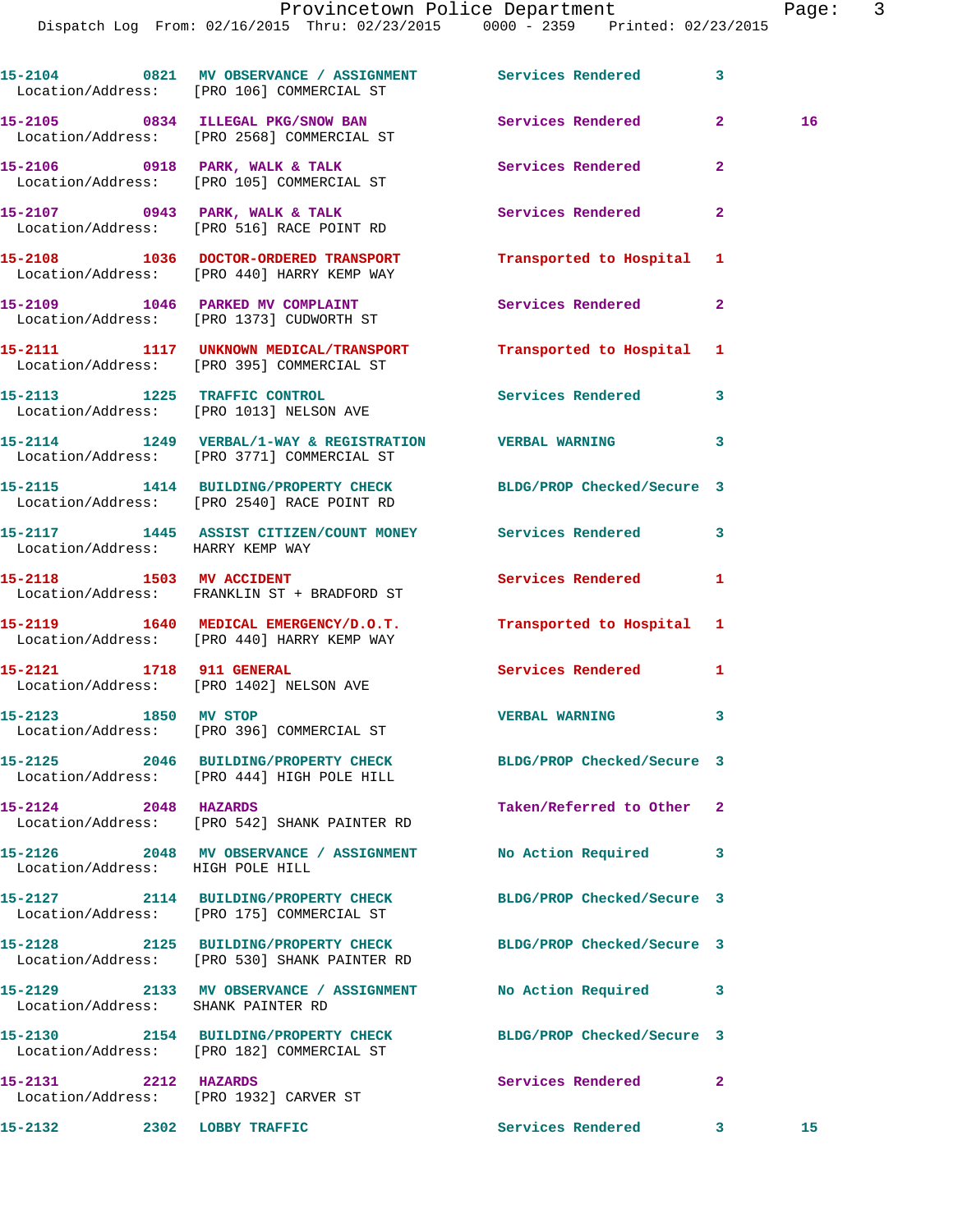|                                                                  | Dispatch Log From: 02/16/2015 Thru: 02/23/2015 0000 - 2359 Printed: 02/23/2015                                  | Provincetown Police Department |                | Page: 4 |  |
|------------------------------------------------------------------|-----------------------------------------------------------------------------------------------------------------|--------------------------------|----------------|---------|--|
|                                                                  | Location/Address: [PRO 542] SHANK PAINTER RD                                                                    |                                |                |         |  |
|                                                                  | 15-2133 2335 BUILDING/PROPERTY CHECK BLDG/PROP Checked/Secure 3<br>Location/Address: [PRO 3430] COMMERCIAL ST   |                                |                |         |  |
|                                                                  | 15-2134 2341 HAZARDS/PIPE BURST Services Rendered 2<br>Location/Address: [PRO 3409] STANDISH ST                 |                                |                |         |  |
| For Date: $02/18/2015$ - Wednesday                               |                                                                                                                 |                                |                |         |  |
| Location/Address: THISTLEMORE RD                                 | 15-2135 0017 HAZARDS/BLOWN BREAKER Taken/Referred to Other 2                                                    |                                |                |         |  |
|                                                                  | $15-2136$ 0029 ALARM - GENERAL<br>Location/Address: [PRO 451] JOHNSON ST                                        | False Alarm Weather (No 1      |                |         |  |
|                                                                  |                                                                                                                 |                                |                |         |  |
|                                                                  | Location/Address: [PRO 3193] COMMERCIAL ST                                                                      |                                |                |         |  |
|                                                                  | 15-2139 		 0147 BUILDING/PROPERTY CHECK Services Rendered 3<br>Location/Address: [PRO 2206] COMMERCIAL ST       |                                |                |         |  |
| Location/Address: [PRO 554] TREMONT ST                           | 15-2140 0207 BUILDING/PROPERTY CHECK BLDG/PROP Checked/Secure 3                                                 |                                |                |         |  |
|                                                                  | 15-2141 0319 ALARM - FIRE<br>Location/Address: [PRO 3015] BRADFORD ST                                           | False Alarm <b>Example 2</b>   | $\blacksquare$ |         |  |
|                                                                  | 15-2142 0447 BUILDING/PROPERTY CHECK Services Rendered 3<br>Location/Address: [PRO 2500] COMMERCIAL ST          |                                |                |         |  |
|                                                                  | 15-2143 0459 BUILDING/PROPERTY CHECK BLDG/PROP Checked/Secure 3<br>Location/Address: [PRO 400] COMMERCIAL ST    |                                |                |         |  |
|                                                                  | 15-2144 0535 ALARM - FIRE<br>Location/Address: [PRO 2849] COMMERCIAL ST                                         | False Alarm Weather (No 1      |                |         |  |
| 15-2145 0604 BURST PIPE<br>Location/Address: COMMERCIAL ST       |                                                                                                                 | Services Rendered 2            |                |         |  |
|                                                                  | 15-2147 0812 BUILDING/PROPERTY CHECK BLDG/PROP Checked/Secure 3<br>Location/Address: [PRO 3259] MACMILLAN WHARF |                                |                |         |  |
|                                                                  | 15-2148 0824 DOCTOR-ORDERED TRANSPORT<br>Location/Address: [PRO 440] HARRY KEMP WAY                             | Transported to Hospital 1      |                |         |  |
|                                                                  | 15-2149 0910 SNOW PARKING BAN<br>Location/Address: [PRO 844] COMMERCIAL ST                                      | Services Rendered 2            |                | 3       |  |
|                                                                  | 15-2150 0917 AMMONIA SMELL<br>Location/Address: [PRO 3742] COMMERCIAL ST                                        | Unfounded                      | 3              |         |  |
|                                                                  | 15-2151 0920 BURST WATER PIPE<br>Location/Address: [PRO 3430] COMMERCIAL ST                                     | Taken/Referred to Other 3      |                |         |  |
|                                                                  | 15-2152 1024 MV OBSERVANCE / ASSIGNMENT Services Rendered 3<br>Location/Address: [PRO 106] COMMERCIAL ST        |                                |                |         |  |
|                                                                  | 15-2153 1050 PARK, WALK & TALK<br>Location/Address: [PRO 105] COMMERCIAL ST                                     | Services Rendered              | $\mathbf{2}$   |         |  |
|                                                                  | 15-2154 1303 ASSIST RESIDENT<br>Location/Address: [PRO 1572] FRANKLIN ST                                        | Services Rendered 1            |                | 1       |  |
| 15-2155 1327 SNOW MOUNDS<br>Location/Address: [PRO 2521] ROUTE 6 |                                                                                                                 | Taken/Referred to Other 3      |                |         |  |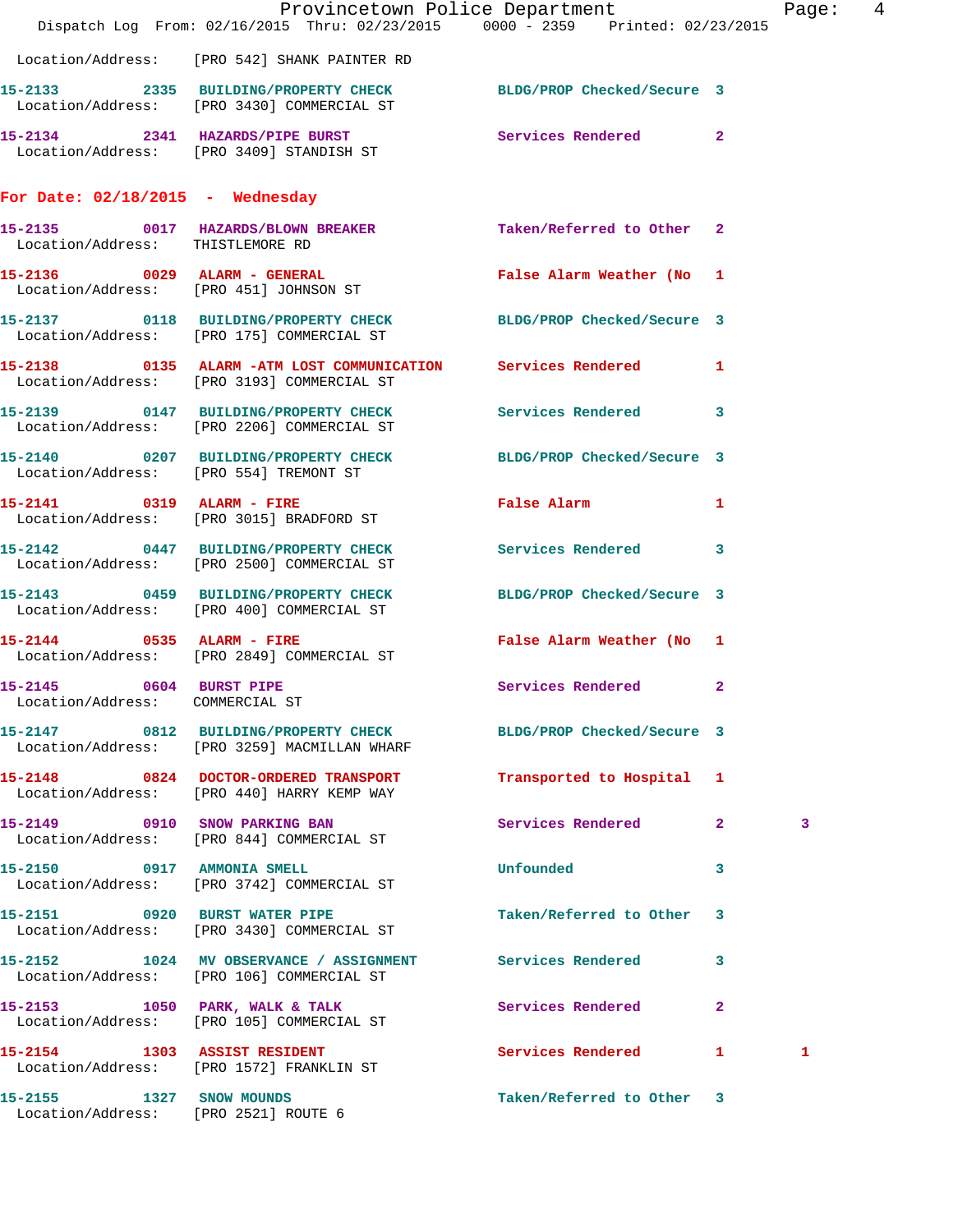|                                      | Dispatch Log From: 02/16/2015 Thru: 02/23/2015 0000 - 2359 Printed: 02/23/2015                                     | Provincetown Police Department |                         | Page: 5 |  |
|--------------------------------------|--------------------------------------------------------------------------------------------------------------------|--------------------------------|-------------------------|---------|--|
|                                      | 15-2156 1340 VERBAL INSPECTION/REGISTRATION VERBAL WARNING                                                         |                                | $\overline{\mathbf{3}}$ |         |  |
|                                      | Location/Address: W VINE ST + BRADFORD ST EXT                                                                      |                                |                         |         |  |
|                                      | 15-2157 1411 SNOW BAN VIOLATIONS Services Rendered 3<br>Location/Address: [PRO 1952] COMMERCIAL ST                 |                                |                         | -6      |  |
|                                      | 15-2158 1617 HAZARDS<br>Location/Address: ROUTE 6 + HOWLAND ST                                                     | Services Rendered 2            |                         |         |  |
| Location/Address: HARBOR HILL RD     | 15-2159 1624 LARCENY /FORGERY/ FRAUD Services Rendered 2                                                           |                                |                         |         |  |
| Location/Address: [PRO 571] ALDEN ST | 15-2160 1735 BUILDING/PROPERTY CHECK BLDG/PROP Checked/Secure 3                                                    |                                |                         |         |  |
|                                      | 15-2161 1740 MV DISABLED<br>Location/Address: [PRO 1011] NELSON AVE                                                | Services Rendered 2            |                         |         |  |
|                                      | 15-2162 1747 BUILDING/PROPERTY CHECK BLDG/PROP Checked/Secure 3<br>Location/Address: [PRO 530] SHANK PAINTER RD    |                                |                         |         |  |
|                                      | 15-2163 1748 BUILDING/PROPERTY CHECK BLDG/PROP Checked/Secure 3<br>Location/Address: [PRO 2543] MACMILLAN WHARF    |                                |                         |         |  |
|                                      | 15-2164 1840 FIRE, CHIMNEY<br>Location/Address: [PRO 1591] PEARL ST                                                | Extinguished 1                 |                         |         |  |
|                                      | 15-2165 2004 WATER LEAK<br>Location/Address: [PRO 165] COMMERCIAL ST                                               | Services Rendered 3            |                         |         |  |
|                                      | 15-2166 2044 BUILDING/PROPERTY CHECK BLDG/PROP Checked/Secure 3<br>Location/Address: [PRO 182] COMMERCIAL ST       |                                |                         |         |  |
|                                      | 15-2167   2129   BUILDING/PROPERTY CHECK   BLDG/PROP Checked/Secure 3<br>Location/Address: [PRO 175] COMMERCIAL ST |                                |                         |         |  |
| 15-2168 2143 COMPLAINT               | Location/Address: [PRO 3007] HARRY KEMP WAY                                                                        | Services Rendered 3            |                         |         |  |
|                                      | 15-2169 2147 BUILDING/PROPERTY CHECK BLDG/PROP Checked/Secure 3<br>Location/Address: [PRO 519] RACE POINT RD       |                                |                         |         |  |
|                                      | 15-2170 2156 BUILDING/PROPERTY CHECK<br>Location/Address: [PRO 440] HARRY KEMP WAY                                 | BLDG/PROP Checked/Secure 3     |                         |         |  |
| 15-2171 2236 MV STOP                 | Location/Address: [PRO 2500] COMMERCIAL ST                                                                         | <b>VERBAL WARNING</b>          | $\mathbf{3}$            |         |  |
| 15-2172 2255 LOBBY TRAFFIC           | Location/Address: [PRO 542] SHANK PAINTER RD                                                                       | Services Rendered 3            |                         | 15      |  |
|                                      | 15-2173 2347 BUILDING/PROPERTY CHECK<br>Location/Address: [PRO 1989] COMMERCIAL ST                                 | <b>Services Rendered</b>       | $\mathbf{3}$            |         |  |
|                                      | 15-2174 2349 BUILDING/PROPERTY CHECK Services Rendered 3<br>Location/Address: [PRO 2483] COMMERCIAL ST             |                                |                         |         |  |
| For Date: $02/19/2015$ - Thursday    |                                                                                                                    |                                |                         |         |  |
|                                      | 15-2175 0003 BUILDING/PROPERTY CHECK BLDG/PROP Checked/Secure 3<br>Location/Address: [PRO 3609] COMMERCIAL ST      |                                |                         |         |  |
|                                      | 15-2176 0018 MV OBSERVANCE / ASSIGNMENT<br>Location/Address: HIGH POLE HL + BRADFORD ST                            | Services Rendered 3            |                         |         |  |
|                                      | 15-2177 0027 BUILDING/PROPERTY CHECK BLDG/PROP Checked/Secure 3<br>Location/Address: [PRO 488] MAYFLOWER ST        |                                |                         |         |  |
|                                      | 15-2180 0040 PARK, WALK & TALK Services Rendered 2<br>Location/Address: [PRO 155] COMMERCIAL ST                    |                                |                         |         |  |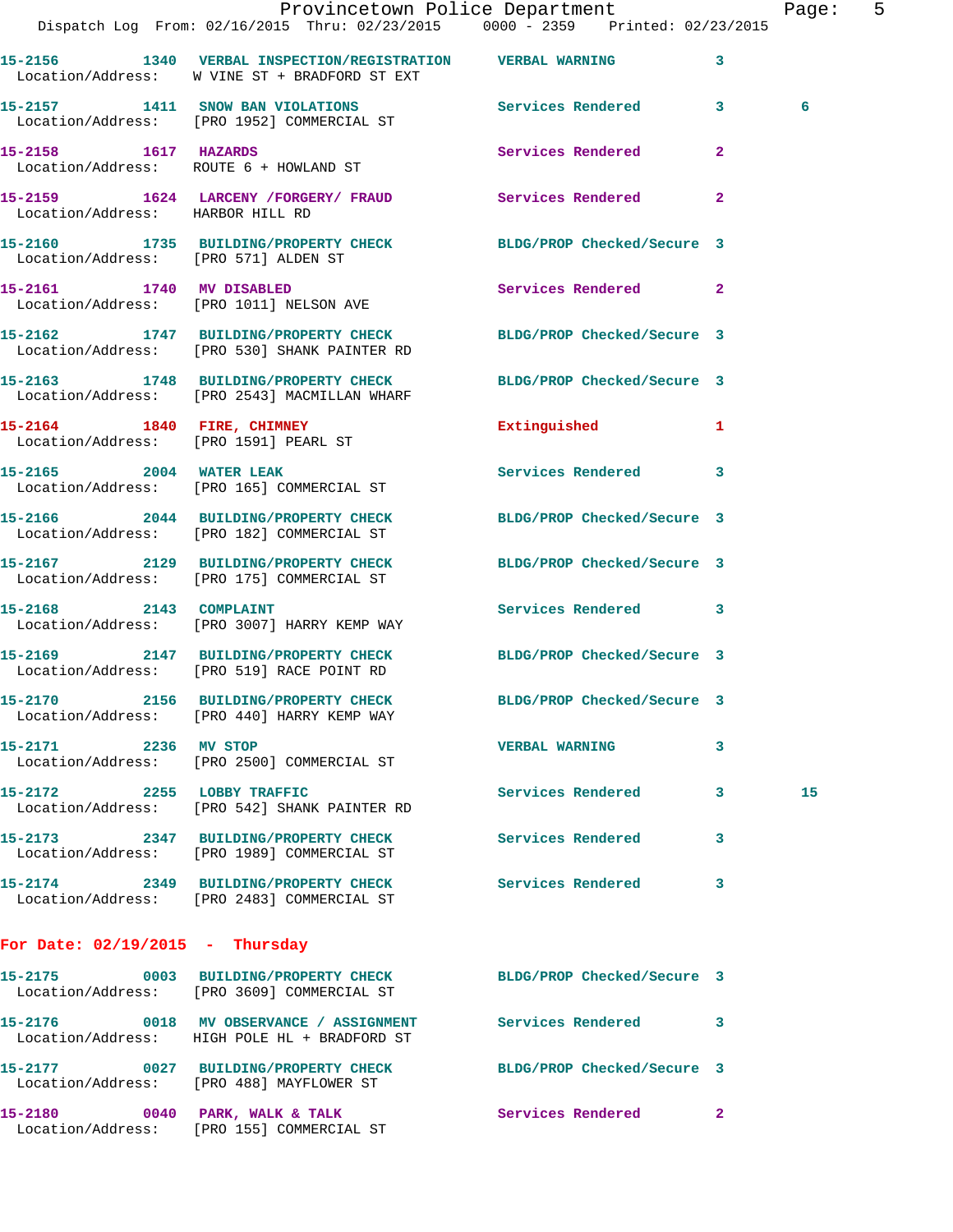|                                                             | 15-2179 0057 BUILDING/PROPERTY CHECK Services Rendered<br>Location/Address: [PRO 2520] PRINCE ST              |                            | 3              |   |
|-------------------------------------------------------------|---------------------------------------------------------------------------------------------------------------|----------------------------|----------------|---|
|                                                             | 15-2178 0059 BUILDING/PROPERTY CHECK BLDG/PROP Checked/Secure 3<br>Location/Address: [PRO 2206] COMMERCIAL ST |                            |                |   |
| Location/Address: [PRO 2] ALDEN ST                          | 15-2181 0107 BUILDING/PROPERTY CHECK BLDG/PROP Checked/Secure 3                                               |                            |                |   |
|                                                             | 15-2182 0158 BUILDING/PROPERTY CHECK<br>Location/Address: [PRO 1650] BRADFORD ST EXT                          | BLDG/PROP Checked/Secure 3 |                |   |
|                                                             | 15-2183 0218 BUILDING/PROPERTY CHECK<br>Location/Address: [PRO 1778] SHANK PAINTER RD                         | BLDG/PROP Checked/Secure 3 |                |   |
|                                                             | 15-2184 0242 BUILDING/PROPERTY CHECK<br>Location/Address: [PRO 440] HARRY KEMP WAY                            | BLDG/PROP Checked/Secure 3 |                |   |
|                                                             | 15-2185 0259 MEDICAL EMERGENCY<br>Location/Address: [PRO 3222] ALDEN ST                                       | Transported to Hospital 1  |                |   |
| Location/Address: [PRO 671] ALDEN ST                        | 15-2186 0452 BUILDING/PROPERTY CHECK BLDG/PROP Checked/Secure 3                                               |                            |                |   |
|                                                             | 15-2187 		 0523 MV OBSERVANCE / ASSIGNMENT Services Rendered<br>Location/Address: BRADFORD ST + RYDER ST      |                            | 3              |   |
|                                                             | 15-2188 0601 BUILDING/PROPERTY CHECK<br>Location/Address: [PRO 433] RYDER ST EXT                              | <b>Services Rendered</b>   | 3              |   |
| Location/Address: [PRO 963] KILEY CT                        | 15-2189 0754 BUILDING/PROPERTY CHECK BLDG/PROP Checked/Secure 3                                               |                            |                |   |
|                                                             | 15-2190 0814 SNOW BAN VIOLATIONS<br>Location/Address: [PRO 542] SHANK PAINTER RD                              | Services Rendered          | 2              |   |
| 15-2191 0904 ALARM - FIRE                                   | Location/Address: [PRO 30] BRADFORD ST                                                                        | False Alarm                | 1              |   |
|                                                             | 15-2192 		 0943 MV OBSERVANCE / ASSIGNMENT Services Rendered<br>Location/Address: ROUTE 6 + CONWELL ST        |                            | 3              |   |
|                                                             | Location/Address: [PRO 3233] RACE POINT RD                                                                    |                            | 3              |   |
| Location/Address: [PRO 2518] ROUTE 6                        | 15-2194 0959 VERBAL/IMPEDED OPERATION                                                                         | <b>VERBAL WARNING</b>      | 3              |   |
| Location/Address: [PRO 571] ALDEN ST                        | 15-2195 1009 BUILDING/PROPERTY CHECK BLDG/PROP Checked/Secure 3                                               |                            |                |   |
| 15-2196 1042 MV OBSTRUCTION<br>Location/Address: JOHNSON ST |                                                                                                               | Services Rendered          | $\mathbf{2}$   | 1 |
| Location/Address: JOHNSON ST                                | 15-2197 1044 VERBAL INSPECTION/DEFECTIVE VERBAL WARNING                                                       |                            | 3              |   |
|                                                             | 15-2198 1052 ANIMAL CALL<br>Location/Address: [PRO 442] HARRY KEMP WAY                                        | Could Not Locate           | $\mathbf{2}$   |   |
|                                                             | 15-2199 1056 WATER EMERGENCY<br>Location/Address: [PRO 1980] CARVER ST                                        | Taken/Referred to Other    | 3              |   |
|                                                             | 15-2200 1154 ANIMAL WELFARE MEET<br>Location/Address: [PRO 488] MAYFLOWER ST                                  | Services Rendered          | $\overline{a}$ |   |
| Location/Address: [PRO 2521] ROUTE 6                        | 15-2201 1338 ERRATIC MV OPERATION Could Not Locate                                                            |                            | $\mathbf{2}$   |   |
| 15-2202 1358 FRAUD ATTEMPT                                  |                                                                                                               | SPOKEN TO                  | $\mathbf{2}$   |   |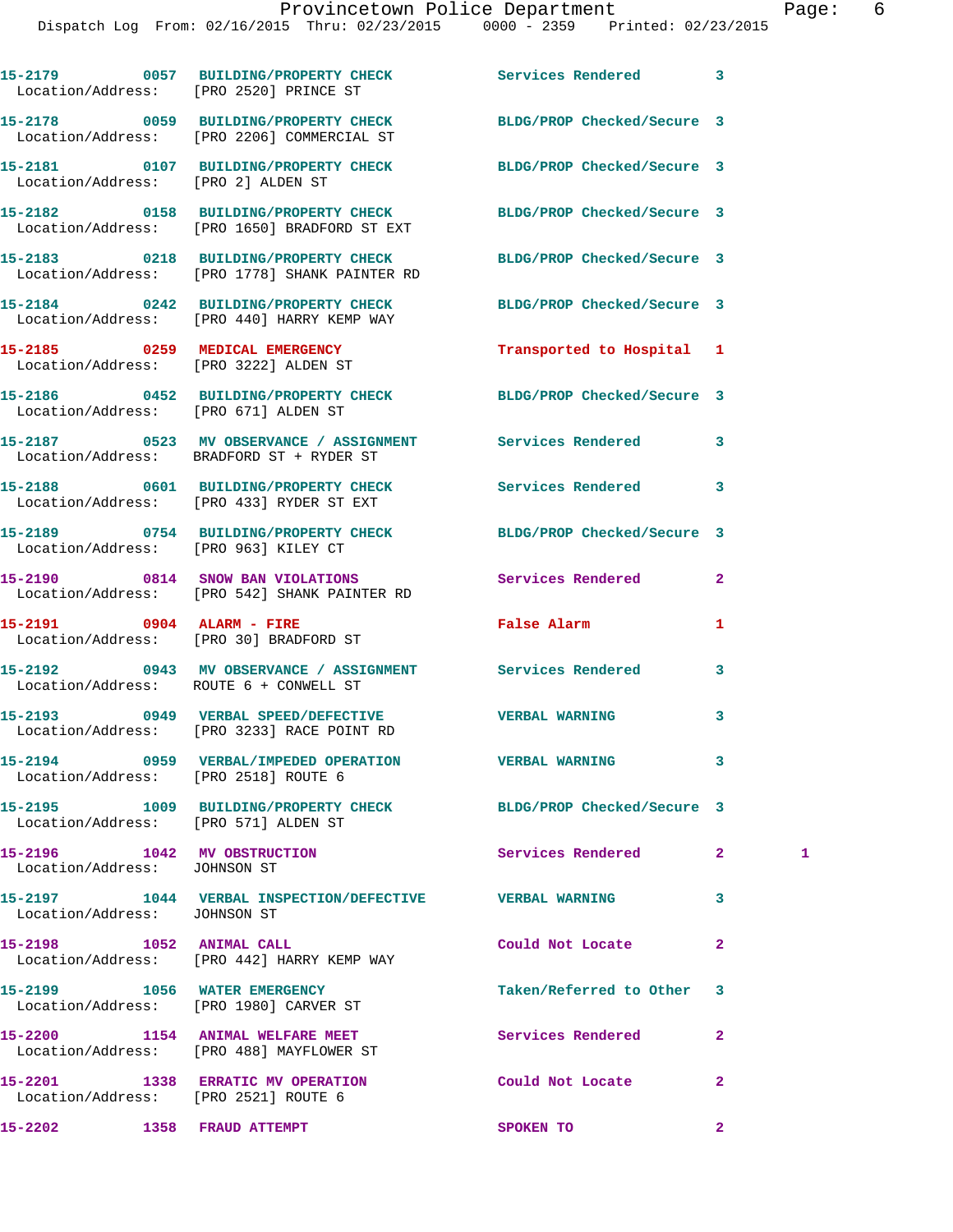|                                      | Provincetown Police Department<br>Dispatch Log From: 02/16/2015 Thru: 02/23/2015 0000 - 2359 Printed: 02/23/2015 |                           |              | Page:           | -7 |
|--------------------------------------|------------------------------------------------------------------------------------------------------------------|---------------------------|--------------|-----------------|----|
| Location/Address: HARBOR HILL RD     |                                                                                                                  |                           |              |                 |    |
|                                      | 15-2203 1430 PARKED MV COMPLAINT GONE ON ARRIVAL 2<br>Location/Address: [PRO 2418] JOHNSON ST                    |                           |              |                 |    |
| Location/Address: [PRO 571] ALDEN ST | 15-2204 1704 BUILDING/PROPERTY CHECK BLDG/PROP Checked/Secure 3                                                  |                           |              |                 |    |
|                                      | 15-2205 1715 BUILDING/PROPERTY CHECK BLDG/PROP Checked/Secure 3<br>Location/Address: [PRO 444] HIGH POLE HILL    |                           |              |                 |    |
|                                      | 15-2206 1756 MEDICAL EMERGENCY<br>Location/Address: [PRO 3222] ALDEN ST                                          | Transported to Hospital 1 |              |                 |    |
| 15-2207 1808 MV COMPLAINT            | Location/Address: ROUTE 6 + SNAIL RD                                                                             | Could Not Locate 2        |              |                 |    |
|                                      | 15-2209 1848 BUILDING/PROPERTY CHECK BLDG/PROP Checked/Secure 3<br>Location/Address: [PRO 175] COMMERCIAL ST     |                           |              |                 |    |
|                                      | 15-2210 1925 BUILDING/PROPERTY CHECK BLDG/PROP Checked/Secure 3<br>Location/Address: [PRO 2898] JEROME SMITH RD  |                           |              |                 |    |
|                                      | 15-2211 1938 ALARM - GENERAL<br>Location/Address: [PRO 440] HARRY KEMP WAY                                       | False Alarm               | $\mathbf{1}$ |                 |    |
|                                      | 15-2212 2017 BURST WATER PIPE Services Rendered 3<br>Location/Address: [PRO 2418] JOHNSON ST                     |                           |              |                 |    |
|                                      | 15-2213 2328 BUILDING/PROPERTY CHECK BLDG/PROP Checked/Secure 3<br>Location/Address: [PRO 3121] COMMERCIAL ST    |                           |              |                 |    |
|                                      | 15-2214 2340 MV OBSERVANCE / ASSIGNMENT Services Rendered 3<br>Location/Address: [PRO 595] BRADFORD ST           |                           |              |                 |    |
| For Date: $02/20/2015$ - Friday      |                                                                                                                  |                           |              |                 |    |
| 15-2215 0000 LOBBY TRAFFIC           | Location/Address: [PRO 542] SHANK PAINTER RD                                                                     | Services Rendered 2       |              | 17 <sub>2</sub> |    |
| 15-2216                              | 0020 BUILDING/PROPERTY CHECK<br>Location/Address: [PRO 3259] MACMILLAN WHARF                                     | Services Rendered         | 3            |                 |    |
| Location/Address: SHANK PAINTER RD   | 15-2218 0030 MV OBSERVANCE / ASSIGNMENT Services Rendered                                                        |                           | 3            |                 |    |
|                                      | 15-2217 0032 BUILDING/PROPERTY CHECK BLDG/PROP Checked/Secure 3<br>Location/Address: [PRO 3489] COMMERCIAL ST    |                           |              |                 |    |
|                                      | 15-2219 0039 BUILDING/PROPERTY CHECK BLDG/PROP Checked/Secure 3<br>Location/Address: [PRO 545] SHANK PAINTER RD  |                           |              |                 |    |
|                                      | 15-2220 0105 BUILDING/PROPERTY CHECK BLDG/PROP Checked/Secure 3<br>Location/Address: [PRO 1638] COMMERCIAL ST    |                           |              |                 |    |
|                                      | 15-2221 0140 ALARM - GENERAL<br>Location/Address: [PRO 3611] CAPTAIN BERTIES WAY                                 | Services Rendered 1       |              |                 |    |
|                                      | 15-2222 0228 BUILDING/PROPERTY CHECK BLDG/PROP Checked/Secure 3<br>Location/Address: [PRO 3151] COMMERCIAL ST    |                           |              |                 |    |
|                                      | 15-2223 0245 BUILDING/PROPERTY CHECK Services Rendered 3<br>Location/Address: [PRO 2977] COMMERCIAL ST           |                           |              |                 |    |
|                                      | 15-2224 0309 BUILDING/PROPERTY CHECK Services Rendered<br>Location/Address: [PRO 2520] PRINCE ST                 |                           | 3            |                 |    |
|                                      | 15-2225 0345 BUILDING/PROPERTY CHECK BLDG/PROP Checked/Secure 3<br>Location/Address: [PRO 1645] HARRY KEMP WAY   |                           |              |                 |    |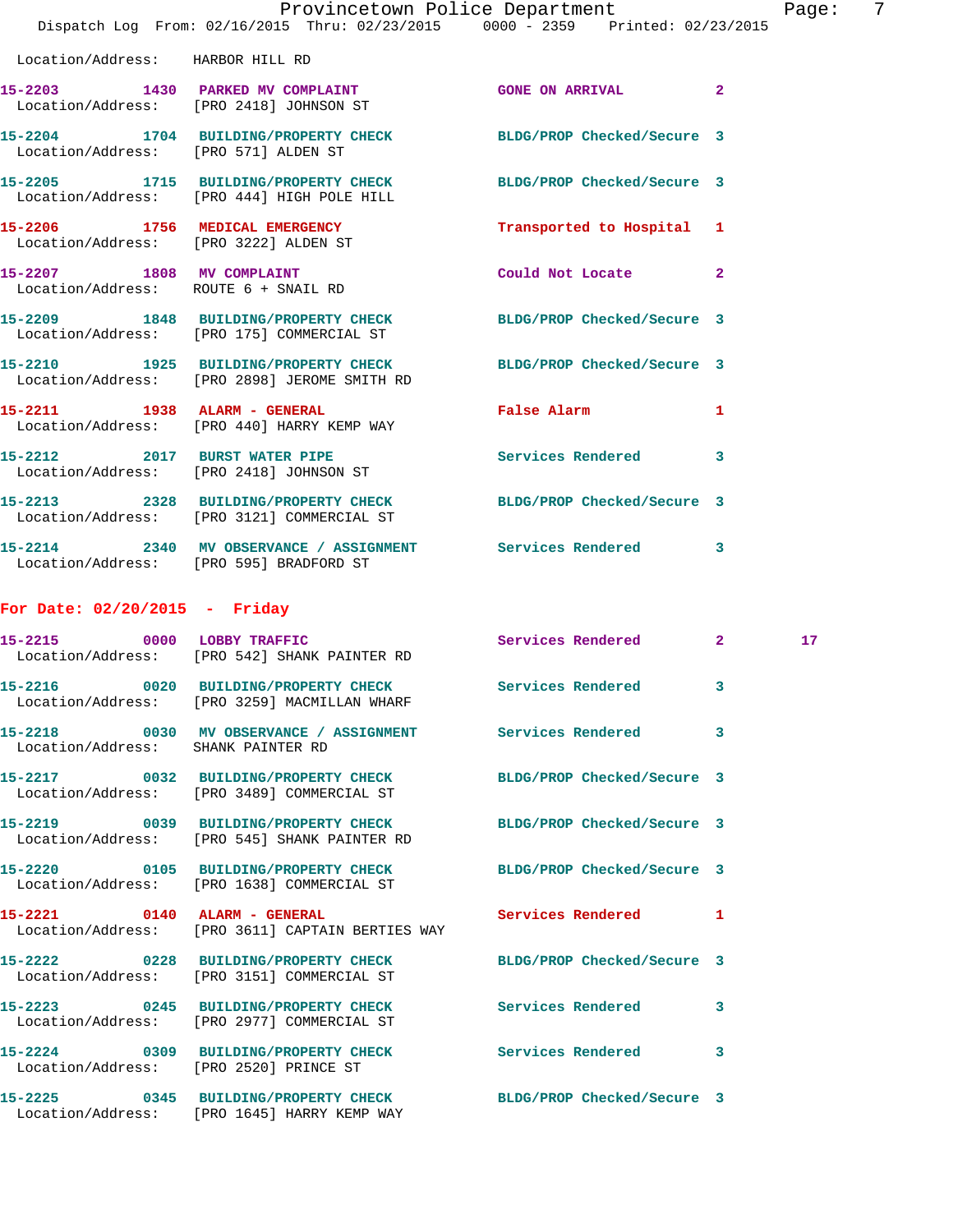|                                                          | Provincetown Police Department<br>Dispatch Log From: 02/16/2015 Thru: 02/23/2015 0000 - 2359 Printed: 02/23/2015       |                            |                |
|----------------------------------------------------------|------------------------------------------------------------------------------------------------------------------------|----------------------------|----------------|
|                                                          | 15-2227 0446 PARK, WALK & TALK (Services Rendered Location/Address: [PRO 539] SHANK PAINTER RD                         |                            | $\overline{2}$ |
|                                                          | 15-2226 0504 BUILDING/PROPERTY CHECK<br>Location/Address: [PRO 526] RYDER ST EXT                                       | Services Rendered 3        |                |
|                                                          | 15-2228 0510 ASSIST CITIZEN<br>Location/Address: [PRO 1792] BRADFORD ST                                                | Services Rendered          | $\mathbf{3}$   |
| 15-2229 0517 HAZARDS/ROADS<br>Location/Address: ALDEN ST |                                                                                                                        | Taken/Referred to Other 2  |                |
|                                                          | 15-2230 0755 HAZARDS/ICE<br>Location/Address: [PRO 3260] BRADFORD ST EXT                                               | Taken/Referred to Other 2  |                |
|                                                          | 15-2231 0805 BUILDING/PROPERTY CHECK BLDG/PROP Checked/Secure 3<br>Location/Address: [PRO 526] RYDER ST EXT            |                            |                |
|                                                          | 15-2232 0901 BUILDING/PROPERTY CHECK<br>Location/Address: [PRO 2500] COMMERCIAL ST                                     | BLDG/PROP Checked/Secure 3 |                |
|                                                          | 15-2233     0910   MV OBSERVANCE / ASSIGNMENT      Services Rendered<br>Location/Address:   HIGH POLE HL + BRADFORD ST |                            | 3              |
| Location/Address: [PRO 3440] ROUTE 6                     | 15-2234 1001 MV OBSERVANCE / ASSIGNMENT Services Rendered                                                              |                            | 3              |
|                                                          | 15-2235 1002 ANIMAL CALL<br>Location/Address: [PRO 105] COMMERCIAL ST                                                  | Services Rendered          | $\mathbf{2}$   |
|                                                          | 15-2236 1013 BUILDING/PROPERTY CHECK<br>Location/Address: [PRO 3256] COMMERCIAL ST                                     | Services Rendered          | $\mathbf{3}$   |
| 15-2238 1045 SERVICE CALL<br>Location: OLD ANN PAGE WAY  |                                                                                                                        | Services Rendered          | 3              |
| 15-2237 1054 FOLLOW UP                                   | Location/Address: [PRO 542] SHANK PAINTER RD                                                                           | SPOKEN TO                  | $\overline{2}$ |
|                                                          | 15-2239 1116 BUILDING/PROPERTY CHECK Services Rendered<br>Location/Address: [PRO 1650] BRADFORD ST EXT                 |                            | 3              |
| 15-2240<br>1151 MV COMPLAINT                             | Location/Address: BRADFORD ST + COOK ST                                                                                | Services Rendered          | $\overline{a}$ |
|                                                          | 15-2241 1234 PARK, WALK & TALK<br>Location/Address: [PRO 537] SHANK PAINTER RD                                         | Services Rendered 2        |                |
| 15-2242 1308 ALARM - BURG                                | Location/Address: [PRO 2989] COMMERCIAL ST                                                                             | Services Rendered          | 1              |
|                                                          | 15-2243 1312 BUILDING/PROPERTY CHECK<br>Location/Address: [PRO 2989] COMMERCIAL ST                                     | BLDG/PROP Checked/Secure 3 |                |
| Location/Address: [PRO 3287] ROUTE 6                     | 15-2244 1403 BUILDING/PROPERTY CHECK                                                                                   | BLDG/PROP Checked/Secure 3 |                |
| Location/Address: [PRO 571] ALDEN ST                     | 15-2245 1415 BUILDING/PROPERTY CHECK                                                                                   | BLDG/PROP Checked/Secure 3 |                |
|                                                          | 15-2246 1432 SERVICE CALL/CREAKING<br>Location/Address: [PRO 175] COMMERCIAL ST                                        | <b>Services Rendered</b>   | 3              |
| 15-2247 1457 WATER CALL                                  | Location/Address: [PRO 3044] COMMERCIAL ST                                                                             | Services Rendered          | 3              |
| 15-2248 1516 ASSIST CITIZEN                              | Location/Address: [PRO 327] COMMERCIAL ST                                                                              | Services Rendered 3        |                |
| 15-2249 1542 BIKE ACCIDENT                               |                                                                                                                        | Services Rendered          | $\mathbf{2}$   |

Location/Address: [PRO 2605] COMMERCIAL ST

Page: 8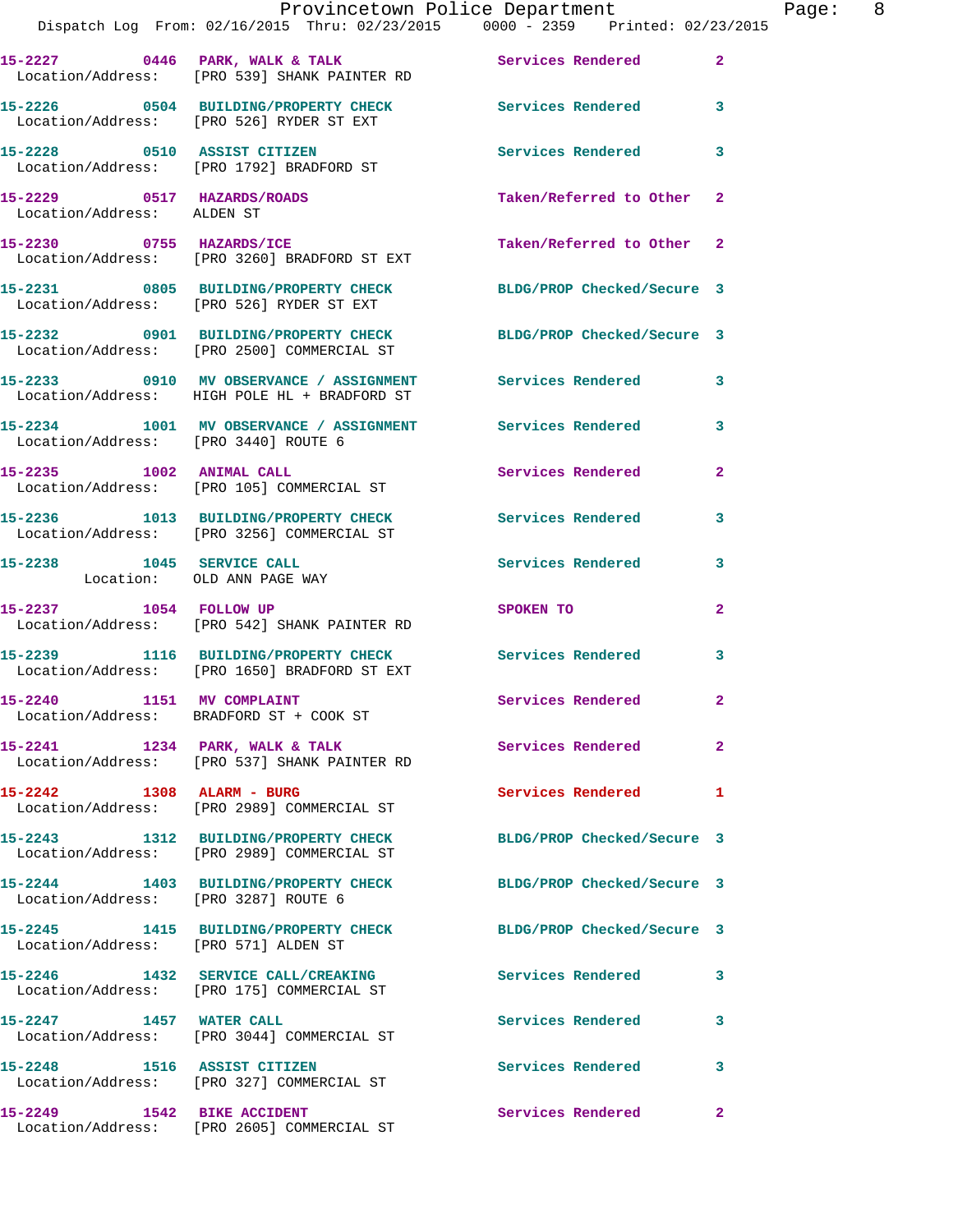Dispatch Log From: 02/16/2015 Thru: 02/23/2015 0000 - 2359 Printed: 02/23/2015

| 15-2250<br>Location/Address: | 1641 | FROZEN WATER LINE<br>[PRO 2941] FRANKLIN ST                   | Services Rendered          | 3 |
|------------------------------|------|---------------------------------------------------------------|----------------------------|---|
| 15-2251<br>Location/Address: | 1642 | BUILDING/PROPERTY CHECK<br>[PRO 2206] COMMERCIAL ST           | BLDG/PROP Checked/Secure 3 |   |
| 15-2252<br>Location/Address: | 1741 | <b>FOLLOW UP</b><br>[PRO 3222] ALDEN ST                       | Services Rendered          | 2 |
| 15-2254<br>Location/Address: | 1907 | <b>BUILDING/PROPERTY CHECK</b><br>[PRO 2206] COMMERCIAL ST    | BLDG/PROP Checked/Secure 3 |   |
| 15-2255                      | 2015 | <b>BURST PIPE</b><br>Location/Address: [PRO 1612] WINTHROP ST | Services Rendered          | 3 |

**15-2256 2322 BUILDING/PROPERTY CHECK Services Rendered 3**  Location/Address: [PRO 2977] COMMERCIAL ST **15-2257 2322 PARK, WALK & TALK Services Rendered 2**  Location/Address: [PRO 196] COMMERCIAL ST **15-2258 2340 BAR CHECK Services Rendered 2**  Location/Address: [PRO 208] COMMERCIAL ST

**15-2259 2343 BUILDING/PROPERTY CHECK BLDG/PROP Checked/Secure 3**  Location/Address: [PRO 2672] COMMERCIAL ST **15-2260 2352 MV OBSERVANCE / ASSIGNMENT Services Rendered 3**  Location/Address: [PRO 94] BRADFORD ST

## **For Date: 02/21/2015 - Saturday**

| Location/Address: [PRO 512] PRINCE ST | 15-2262 0028 BUILDING/PROPERTY CHECK BLDG/PROP Checked/Secure 3                      |                            |                |                 |
|---------------------------------------|--------------------------------------------------------------------------------------|----------------------------|----------------|-----------------|
| 15-2263 0051 LOBBY TRAFFIC            | Location/Address: [PRO 542] SHANK PAINTER RD                                         | Services Rendered          | $\overline{2}$ | $7\phantom{.0}$ |
|                                       | 15-2264 0105 BUILDING/PROPERTY CHECK<br>Location/Address: [PRO 1780] JOHNSON ST      | BLDG/PROP Checked/Secure 3 |                |                 |
| Location/Address: [OT] MILL ST        | 15-2267 0136 ASSIST AGENCY / BELMONT PD                                              | Taken/Referred to Other 3  |                |                 |
|                                       | 15-2265 0141 BUILDING/PROPERTY CHECK<br>Location/Address: [PRO 530] SHANK PAINTER RD | BLDG/PROP Checked/Secure 3 |                |                 |
|                                       | 15-2266  0208 BUILDING/PROPERTY CHECK<br>Location/Address: [PRO 440] HARRY KEMP WAY  | BLDG/PROP Checked/Secure 3 |                |                 |
|                                       | 15-2268 0217 BUILDING/PROPERTY CHECK<br>Location/Address: [PRO 3259] MACMILLAN WHARF | BLDG/PROP Checked/Secure 3 |                |                 |
|                                       | 15-2269 0224 BUILDING/PROPERTY CHECK<br>Location/Address: [PRO 444] HIGH POLE HILL   | BLDG/PROP Checked/Secure 3 |                |                 |
|                                       | Location/Address: [PRO 306] COMMERCIAL ST                                            | BLDG/PROP Checked/Secure 3 |                |                 |
|                                       | 15-2271 0331 BUILDING/PROPERTY CHECK<br>Location/Address: [PRO 440] HARRY KEMP WAY   | BLDG/PROP Checked/Secure 3 |                |                 |
|                                       | 15-2273 0511 BUILDING/PROPERTY CHECK<br>Location/Address: [PRO 1650] BRADFORD ST EXT | BLDG/PROP Checked/Secure 3 |                |                 |
|                                       | Location/Address: [PRO 106] COMMERCIAL ST                                            | <b>Services Rendered</b>   | 3              |                 |
|                                       | 15-2274 0556 BUILDING/PROPERTY CHECK BLDG/PROP Checked/Secure 3                      |                            |                |                 |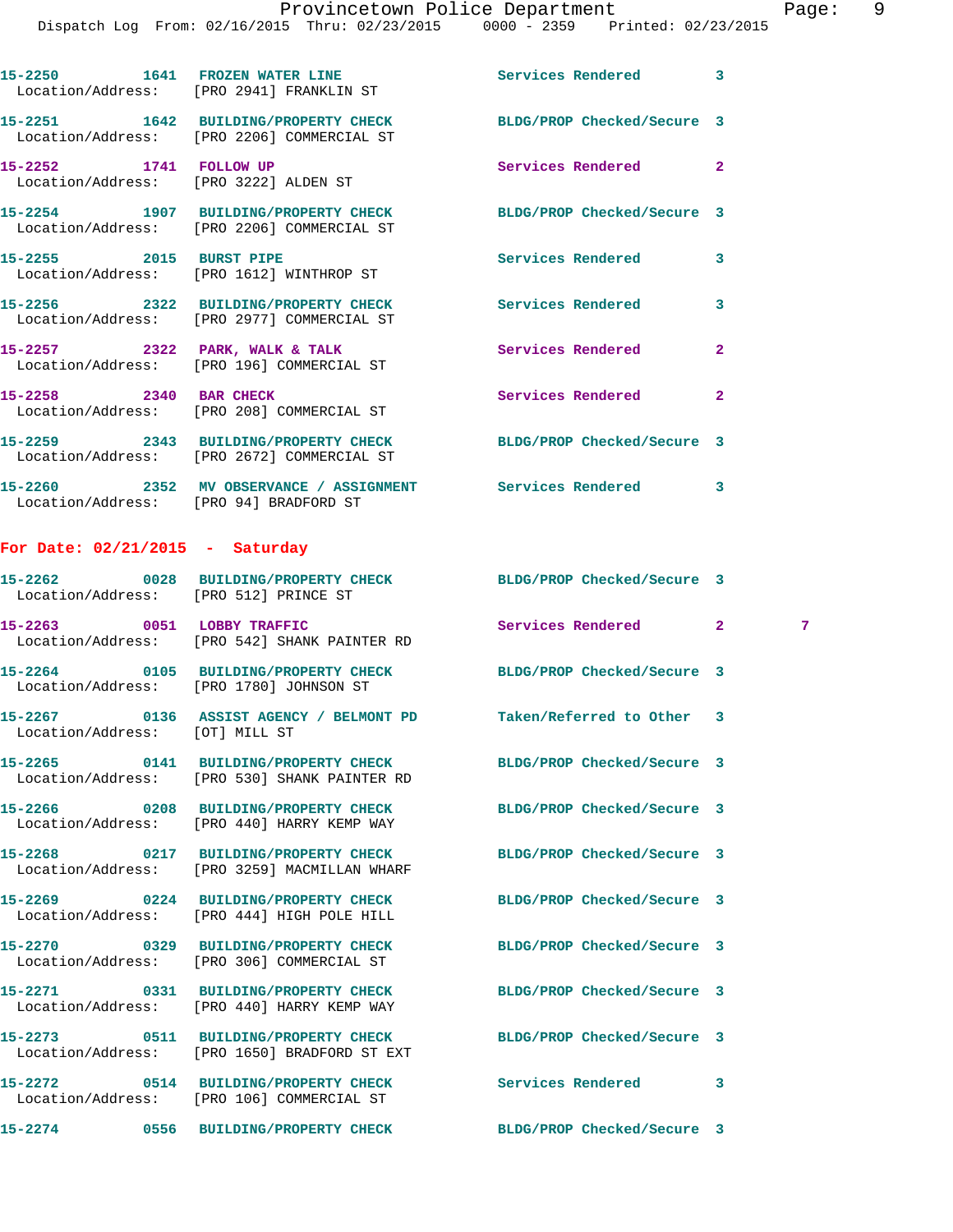|                                                                          | Provincetown Police Department<br>Dispatch Log From: 02/16/2015 Thru: 02/23/2015 0000 - 2359 Printed: 02/23/2015 |                            |                |
|--------------------------------------------------------------------------|------------------------------------------------------------------------------------------------------------------|----------------------------|----------------|
|                                                                          | Location/Address: [PRO 519] RACE POINT RD                                                                        |                            |                |
|                                                                          | 15-2275 0559 PARK, WALK & TALK Services Rendered<br>Location/Address: [PRO 516] RACE POINT RD                    |                            | $\overline{2}$ |
|                                                                          | 15-2276 0637 ASSIST AGENCY / WATER DEPT Taken/Referred to Other 3<br>Location/Address: [PRO 1725] SHIPS WAY RD   |                            |                |
|                                                                          | 15-2277 0745 BUILDING/PROPERTY CHECK<br>Location/Address: [PRO 3430] COMMERCIAL ST                               | Services Rendered          | 3              |
| Location/Address: [PRO 571] ALDEN ST                                     | 15-2278 0927 BUILDING/PROPERTY CHECK BLDG/PROP Checked/Secure 3                                                  |                            |                |
|                                                                          | 15-2279 0930 ALARM - FIRE<br>Location/Address: [PRO 547] COMMERCIAL ST                                           | <b>False Alarm</b>         | 1              |
|                                                                          | 15-2280 0948 911 GENERAL/WATER PROBLEM Taken/Referred to Other 1<br>Location/Address: [PRO 1609] WEST VINE ST    |                            |                |
|                                                                          | 15-2281 1004 BUILDING/PROPERTY CHECK<br>Location/Address: [PRO 2483] COMMERCIAL ST                               | Services Rendered          | 3              |
|                                                                          | 15-2282 1005 SERVICE CALL/RADIO<br>Location/Address: [PRO 542] SHANK PAINTER RD                                  | <b>Services Rendered</b>   | 3              |
|                                                                          | 15-2283 1046 PARK, WALK & TALK<br>Location/Address: [PRO 175] COMMERCIAL ST                                      | <b>Services Rendered</b>   | $\mathbf{2}$   |
|                                                                          | 15-2284 1046 MV OBSERVANCE / ASSIGNMENT Services Rendered<br>Location/Address: [PRO 106] COMMERCIAL ST           |                            | 3              |
|                                                                          | 15-2285 1104 PARK, WALK & TALK<br>Location/Address: [PRO 182] COMMERCIAL ST                                      | Services Rendered          | $\overline{2}$ |
|                                                                          | 15-2286 1123 PARK, WALK & TALK<br>Location/Address: [PRO 530] SHANK PAINTER RD                                   | Services Rendered          | $\mathbf{2}$   |
|                                                                          | 15-2287 1127 SUSPICIOUS ACTIVITY<br>Location/Address: [PRO 285] COMMERCIAL ST                                    | SPOKEN TO                  | $\mathbf{2}$   |
| 15-2289<br>Location/Address: [PRO 3287] ROUTE 6                          | 1315 BUILDING/PROPERTY CHECK                                                                                     | BLDG/PROP Checked/Secure 3 |                |
|                                                                          | 15-2290 1329 MV OBSERVANCE / ASSIGNMENT Services Rendered<br>Location/Address: [PRO 3430] COMMERCIAL ST          |                            | 3              |
| Location/Address: [PRO 569] WINSLOW ST                                   | 15-2291 1351 SERVICE CALL/STAFF SCHOOL Services Rendered                                                         |                            | 3              |
| 15-2292 1537 PIPES FROZEN<br>Location/Address: [PRO 972] LAW ST          |                                                                                                                  | Services Rendered          | 3              |
| 15-2293 1554 MEDICAL EMERGENCY<br>Location/Address: [PRO 973] LOVETTS CT |                                                                                                                  | Transported to Hospital 1  |                |
| 15-2295 1626 COMPLAINT                                                   | Location/Address: [PRO 3296] SHANK PAINTER RD                                                                    | Services Rendered          | 3              |
| 15-2296 1631 MV DISABLED<br>Location/Address: ROUTE 6 + SNAIL RD         |                                                                                                                  | <b>Vehicle Towed</b>       | $\overline{2}$ |
|                                                                          | 15-2298 1842 ALARM - GENERAL<br>Location/Address: [PRO 285] COMMERCIAL ST                                        | False Alarm                | 1              |
| 15-2299 1930 ASSIST CITIZEN<br>Location/Address: COMMERCIAL ST           |                                                                                                                  | <b>Services Rendered</b>   | 3              |
| 15-2300 1935 POLE ARCING                                                 | Location/Address: BRADFORD ST + PRISCILLA ALDEN RD                                                               | Services Rendered          | $\mathbf{3}$   |

Page: 10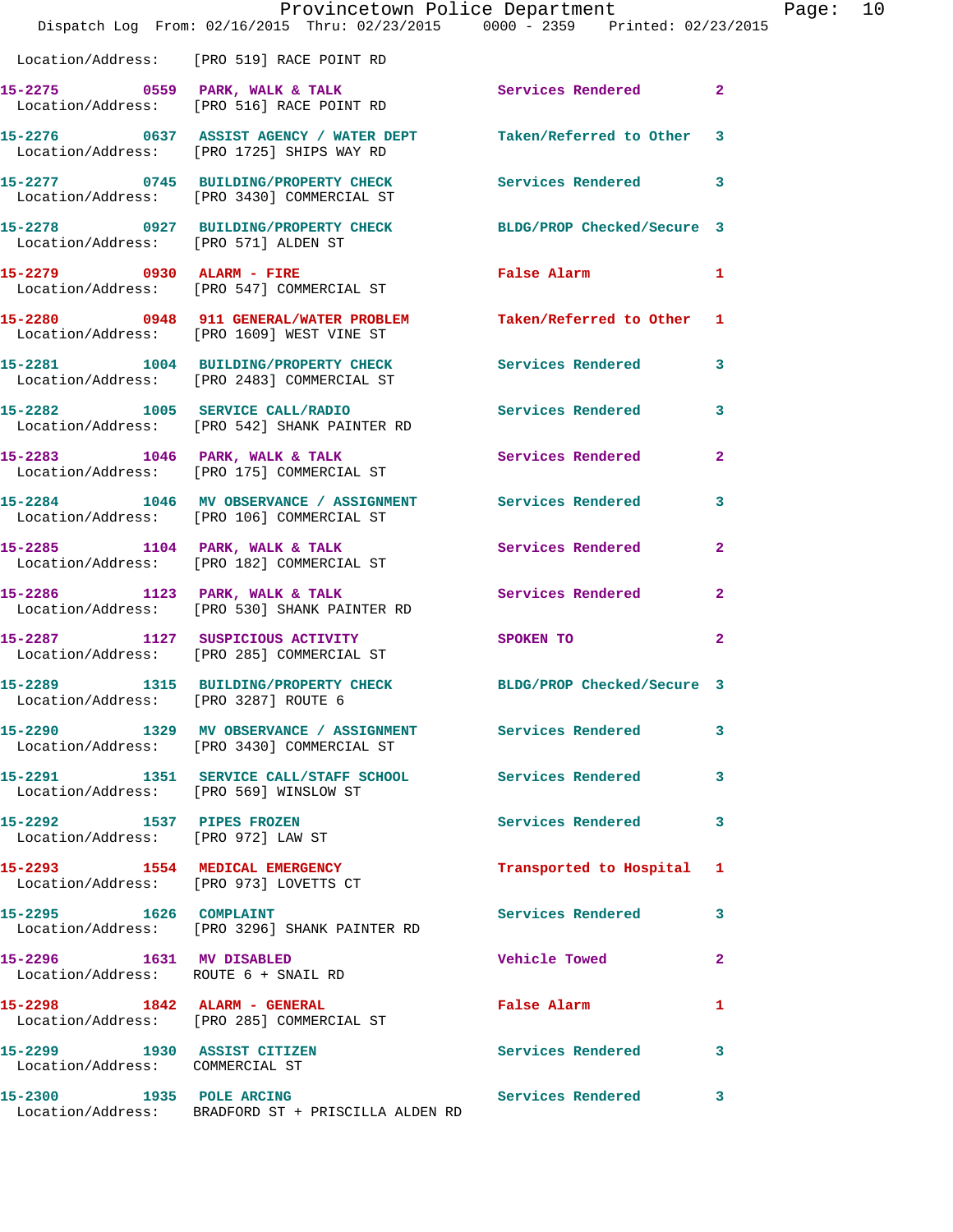|                                                                                                                 | Dispatch Log From: 02/16/2015 Thru: 02/23/2015 0000 - 2359 Printed: 02/23/2015 | Provincetown Police Department |                            |                           | Page: 11 |  |
|-----------------------------------------------------------------------------------------------------------------|--------------------------------------------------------------------------------|--------------------------------|----------------------------|---------------------------|----------|--|
|                                                                                                                 |                                                                                |                                |                            |                           |          |  |
| 15-2301 2050 BUILDING/PROPERTY CHECK BLDG/PROP Checked/Secure 3<br>Location/Address: [PRO 3004] BRADFORD ST     |                                                                                |                                |                            |                           |          |  |
| 15-2302 2249 LOBBY TRAFFIC Services Rendered 3<br>Location/Address: [PRO 542] SHANK PAINTER RD                  |                                                                                |                                |                            |                           | 9        |  |
| 15-2303 2348 HAZARDS/ICEY ROADS<br>Location/Address: [PRO 542] SHANK PAINTER RD                                 |                                                                                |                                | Taken/Referred to Other 2  |                           |          |  |
| 15-2304 2351 BAR CHECK<br>Location/Address: [PRO 399] COMMERCIAL ST                                             |                                                                                |                                | No Action Required 2       |                           |          |  |
| For Date: $02/22/2015$ - Sunday                                                                                 |                                                                                |                                |                            |                           |          |  |
| 15-2305 0000 BUILDING/PROPERTY CHECK BLDG/PROP Checked/Secure 3<br>Location/Address: [PRO 182] COMMERCIAL ST    |                                                                                |                                |                            |                           |          |  |
| 15-2306 0012 BAR CHECK<br>Location/Address: [PRO 2737] COMMERCIAL ST                                            |                                                                                |                                |                            | No Action Required 2      |          |  |
| 15-2307 0021 BAR CHECK<br>Location/Address: [PRO 484] MASONIC PL                                                |                                                                                |                                | Services Rendered 2        |                           |          |  |
| 15-2309 0026 BUILDING/PROPERTY CHECK BLDG/PROP Checked/Secure 3<br>Location/Address: [PRO 2520] PRINCE ST       |                                                                                |                                |                            |                           |          |  |
| 15-2310 0028 BUILDING/PROPERTY CHECK BLDG/PROP Checked/Secure 3<br>Location/Address: [PRO 2520] PRINCE ST       |                                                                                |                                |                            |                           |          |  |
| 15-2308 0029 BAR CHECK<br>Location/Address: [PRO 3443] COMMERCIAL ST                                            |                                                                                |                                |                            | No Action Required 2      |          |  |
| 15-2311 0033 BUILDING/PROPERTY CHECK BLDG/PROP Checked/Secure 3<br>Location/Address: [PRO 3256] COMMERCIAL ST   |                                                                                |                                |                            |                           |          |  |
| 15-2312 0153 BUILDING/PROPERTY CHECK BLDG/PROP Checked/Secure 3<br>Location/Address: [PRO 530] SHANK PAINTER RD |                                                                                |                                |                            |                           |          |  |
| 15-2313 0201 BUILDING/PROPERTY CHECK BLDG/PROP Checked/Secure 3<br>Location/Address: [PRO 444] HIGH POLE HILL   |                                                                                |                                |                            |                           |          |  |
| 15-2314 0212 BUILDING/PROPERTY CHECK BLDG/PROP Checked/Secure 3<br>Location/Address: [PRO 554] TREMONT ST       |                                                                                |                                |                            |                           |          |  |
| 15-2315 0502 BUILDING/PROPERTY CHECK BLDG/PROP Checked/Secure 3<br>Location/Address: [PRO 1650] BRADFORD ST EXT |                                                                                |                                |                            |                           |          |  |
| 15-2316 0538 BUILDING/PROPERTY CHECK<br>Location/Address: [PRO 519] RACE POINT RD                               |                                                                                |                                | BLDG/PROP Checked/Secure 3 |                           |          |  |
| 15-2317 0609 BUILDING/PROPERTY CHECK BLDG/PROP Checked/Secure 3<br>Location/Address: [PRO 175] COMMERCIAL ST    |                                                                                |                                |                            |                           |          |  |
| 15-2318 0618 HAZARDS<br>Location/Address: BRADFORD ST + PRINCE ST                                               |                                                                                |                                | <b>Services Rendered</b> 2 |                           |          |  |
| 15-2319 0815 WARRANT ARREST<br>Location/Address: [PRO 1494] ALDEN ST                                            | Refer To Arrest: 15-28-AR                                                      |                                | Arrest(s) Made 3           |                           |          |  |
| 15-2320 0844 ICY ROADS<br>Location/Address: [PRO 542] SHANK PAINTER RD                                          |                                                                                |                                |                            | Taken/Referred to Other 2 |          |  |
| 15-2321 1039 BUILDING/PROPERTY CHECK BLDG/PROP Checked/Secure 3<br>Location/Address: [PRO 963] KILEY CT         |                                                                                |                                |                            |                           |          |  |
| 15-2323 1059 BUILDING/PROPERTY CHECK BLDG/PROP Checked/Secure 3<br>Location/Address: [PRO 444] HIGH POLE HILL   |                                                                                |                                |                            |                           |          |  |
| 15-2324 1107 BUILDING/PROPERTY CHECK BLDG/PROP Checked/Secure 3                                                 |                                                                                |                                |                            |                           |          |  |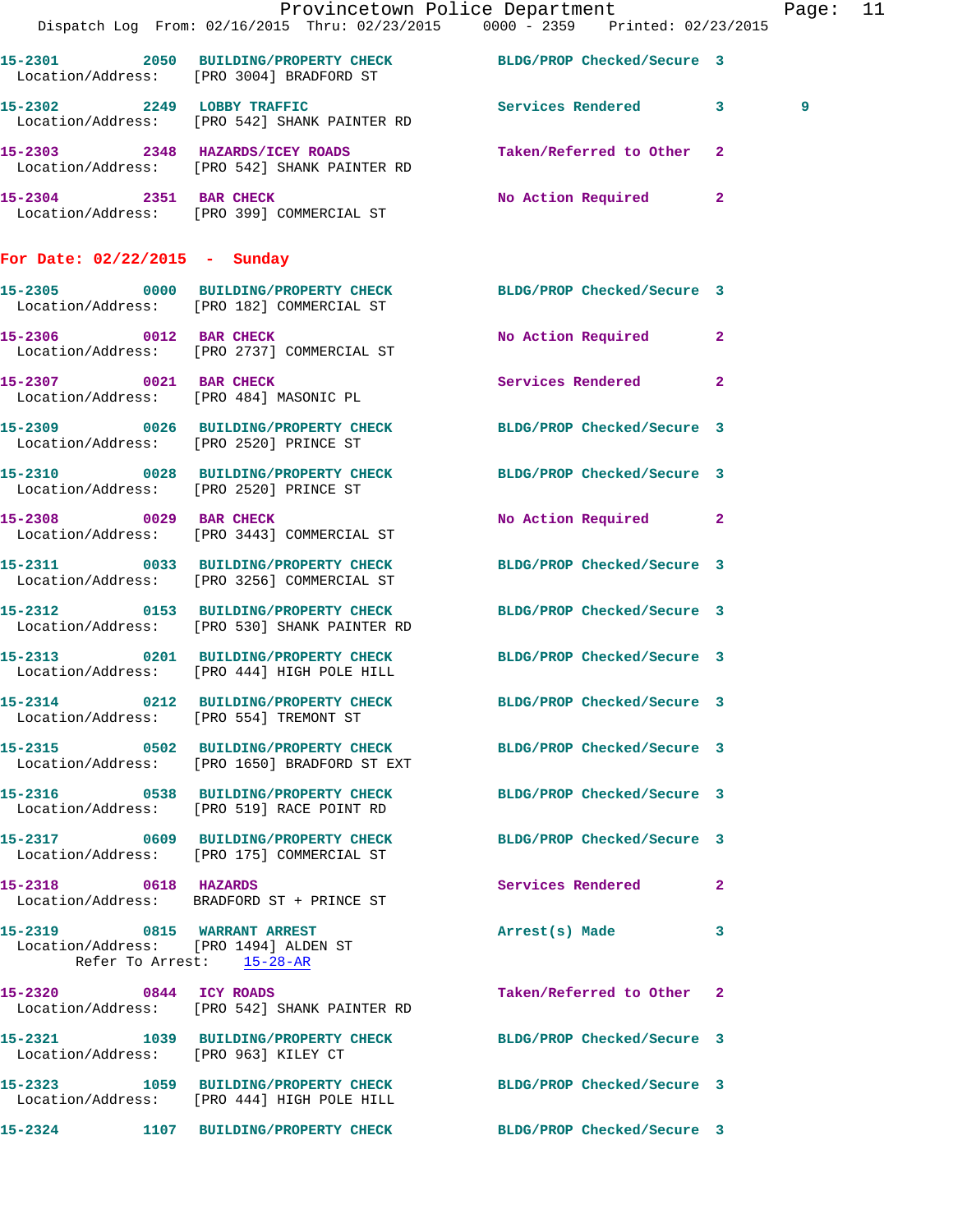|                                                                     | Dispatch Log From: 02/16/2015 Thru: 02/23/2015 0000 - 2359 Printed: 02/23/2015                                  | Provincetown Police Department |              | Page: 12 |  |
|---------------------------------------------------------------------|-----------------------------------------------------------------------------------------------------------------|--------------------------------|--------------|----------|--|
|                                                                     | Location/Address: [PRO 444] HIGH POLE HILL                                                                      |                                |              |          |  |
|                                                                     | 15-2325 1115 PARK, WALK & TALK 6 Services Rendered 2<br>Location/Address: [PRO 440] HARRY KEMP WAY              |                                |              |          |  |
| Refer To Accident: 15-14-AC                                         | 15-2326 1132 WATER DAMAGE<br>Location/Address: [PRO 1488] PEARL ST                                              | Services Rendered 3            |              | 1        |  |
| Location/Address: [PRO 2518] ROUTE 6<br>Refer To Accident: 15-15-AC | 15-2327 1149 MV ACCIDENT/TRANSPORT Transported to Hospital 1                                                    |                                |              |          |  |
|                                                                     | 15-2328 1201 WATER TURN-OFF<br>Location/Address: [PRO 2077] BAYBERRY AVE                                        | Taken/Referred to Other 3      |              |          |  |
|                                                                     | 15-2330 1315 WATER CALL<br>Location/Address: [PRO 1748] FRANKLIN ST                                             | Taken/Referred to Other 3      |              |          |  |
|                                                                     | 15-2331 1325 LOW-HANGING WIRE<br>Location/Address: [PRO 83] CENTER ST                                           | Taken/Referred to Other 2      |              |          |  |
|                                                                     | 15-2333 1354 FALL/TRANSPORT<br>Location/Address: [PRO 3277] SANDY HILL LN                                       | Transported to Hospital 1      |              |          |  |
|                                                                     | 15-2334 1542 MEDICAL EMERGENCY<br>Location/Address: [PRO 2144] CONWELL ST                                       | Services Rendered 1            |              |          |  |
| Location/Address: COMMERCIAL ST                                     | 15-2335 1556 ASSIST CITIZEN/WELLBEING SPOKEN TO                                                                 |                                | 3            |          |  |
| Location/Address: [PRO 3222] ALDEN ST                               | 15-2336 1751 MEDICAL EMERGENCY/FALL Services Rendered                                                           |                                | 1            |          |  |
|                                                                     | 15-2337 1816 HAZARDS/ROADS<br>Location/Address: [PRO 542] SHANK PAINTER RD                                      | Services Rendered              | $\mathbf{2}$ |          |  |
|                                                                     | 15-2338 1831 BUILDING/PROPERTY CHECK BLDG/PROP Checked/Secure 3<br>Location/Address: [PRO 1638] COMMERCIAL ST   |                                |              |          |  |
|                                                                     | 15-2339 1840 BUILDING/PROPERTY CHECK BLDG/PROP Checked/Secure 3<br>Location/Address: [PRO 306] COMMERCIAL ST    |                                |              |          |  |
|                                                                     | 15-2341 2125 MEDICAL EMERGENCY<br>Location/Address: [PRO 3222] ALDEN ST                                         | Services Rendered 1            |              |          |  |
|                                                                     | 15-2342 2203 BUILDING/PROPERTY CHECK BLDG/PROP Checked/Secure 3<br>Location/Address: [PRO 3259] MACMILLAN WHARF |                                |              |          |  |
|                                                                     | 15-2343 2246 LOBBY TRAFFIC<br>Location/Address: [PRO 542] SHANK PAINTER RD                                      | Services Rendered 3            |              |          |  |
|                                                                     | 15-2344 2252 MEDICAL EMERGENCY<br>Location/Address: [PRO 3222] ALDEN ST                                         | Transported to Hospital 1      |              |          |  |
|                                                                     | 15-2347 2349 MV OBSERVANCE / ASSIGNMENT Services Rendered 3<br>Location/Address: RYDER ST + BRADFORD ST         |                                |              |          |  |
|                                                                     | 15-2346 2350 MV OBSERVANCE / ASSIGNMENT Services Rendered 3<br>Location/Address: CONWELL ST + ROUTE 6           |                                |              |          |  |
| For Date: 02/23/2015 - Monday                                       |                                                                                                                 |                                |              |          |  |
|                                                                     | 15-2348 0001 PHONE CALL<br>Location/Address: [PRO 3222] ALDEN ST                                                | Services Rendered 3            |              |          |  |
|                                                                     | 15-2349 0003 BUILDING/PROPERTY CHECK BLDG/PROP Checked/Secure 3<br>Location/Address: [PRO 357] COMMERCIAL ST    |                                |              |          |  |
|                                                                     | 15-2350 0018 PARK, WALK & TALK                                                                                  | Services Rendered 2            |              |          |  |